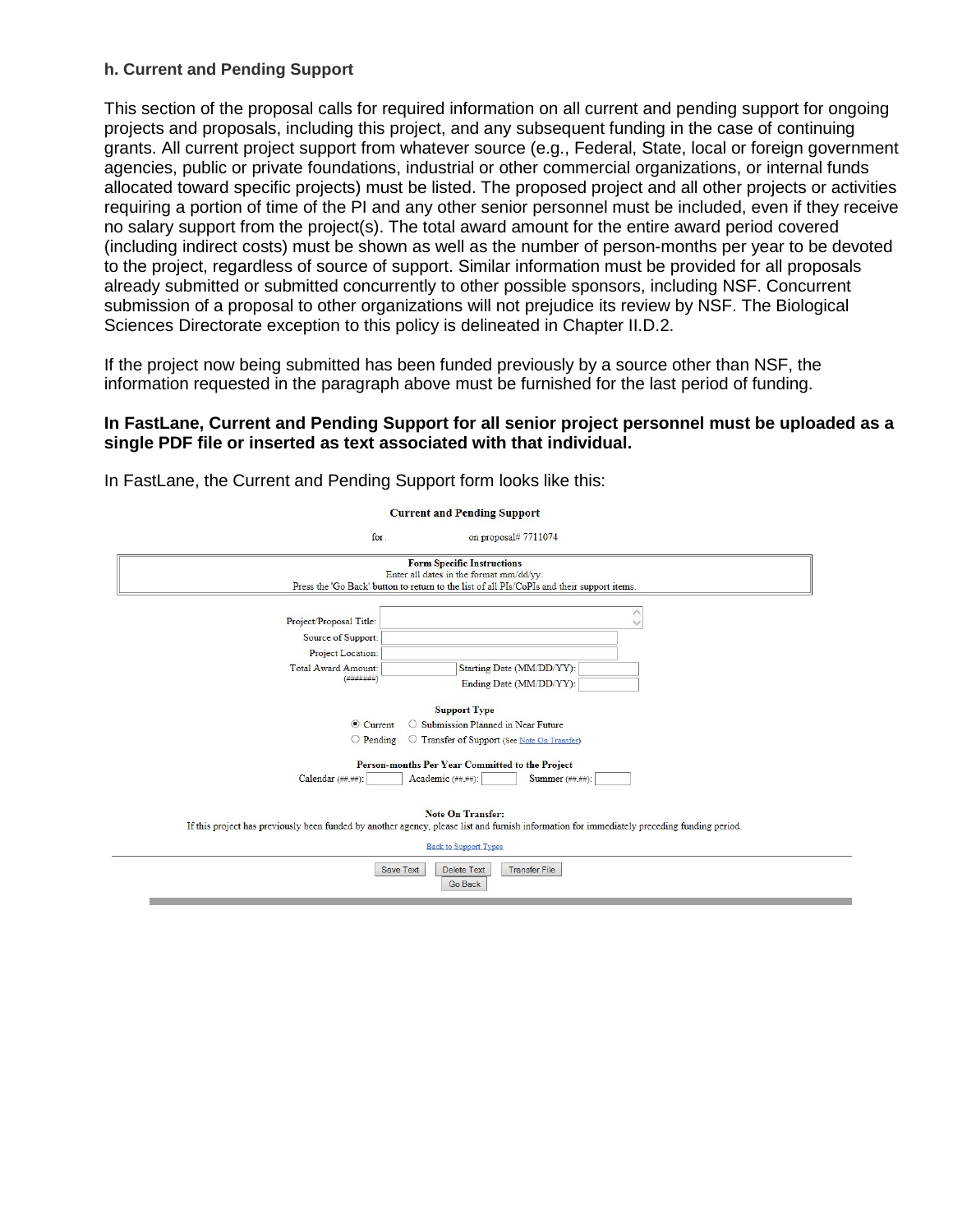## **Upload a File with Current and Pending Support for an Individual**

- 1. Create a word-processing document that lists the current and pending support by project/proposal for an individual or use the Current and Support Form found on ORSP [website](https://www.westga.edu/academics/research/orsp/nsf.php) (see **Acceptable Formats for FastLane** for a listing of all the formats FastLane accepts). We encourage you to report using these fields for each project/proposal for a person:
	- a. Project/proposal title
	- b. Source of support
	- c. Project location
	- d. Total award amount
	- e. Starting date
	- f. Ending date
	- g. Support type—current, pending, submission planned in near future, or transfer of support
	- h. Person-months per year committed to the project—calendar, academic, and summer

| IMPORTANT NOTE: Each individual's Current and Pending Support information must be uploaded as a single PDF file or inserted as text associated with<br>that individual.                                          |                                                 | <b>PROPOSALS</b><br>PRINT<br><b>FORMS</b>                                                                                  |
|------------------------------------------------------------------------------------------------------------------------------------------------------------------------------------------------------------------|-------------------------------------------------|----------------------------------------------------------------------------------------------------------------------------|
| <b>Existing Support Forms</b>                                                                                                                                                                                    | <b>Current PI, Co-PIs, and Senior Personnel</b> | <b>BIO SKETCH</b>                                                                                                          |
| Alan Alphaman - validation currpndsupp                                                                                                                                                                           | <sup>3</sup> Alan Alphaman<br>New Form          | <b>BUOGET</b><br><b>COLLABORATION</b><br>COVER<br><b>INSTITUTION</b><br>ROUTING<br><b>DESCRIPTION</b>                      |
| Edit                                                                                                                                                                                                             |                                                 | <b>DATA MOMT PLAN</b><br><b>MENTORING</b><br>DEVIATION                                                                     |
| <b>Delete</b>                                                                                                                                                                                                    |                                                 | <b>FACILITIES</b><br><b>REFERENCE</b>                                                                                      |
| Go Back                                                                                                                                                                                                          |                                                 | <b>REVIEWERS</b><br><b>SENIOR PER</b><br><b>SINGLE DOCS</b><br><b>SUMMARY</b><br>SUPPORT<br>SUPP, DOCS<br>PI INFO<br>LOGON |
| <b>Frequently Asked Questions About FastLane Proposal Preparation</b><br><b>FastLane System Comments</b><br><b>Technical Support Service Request</b><br>Help for Proposal Preparation (Opens new browser window) |                                                 |                                                                                                                            |

Figure 1 Current and Pending Support screen. The New Form button is circled.

- 2. Access the **Current and Pending Support** screen (Figure 1) (see [Work on Current and](https://www.fastlane.nsf.gov/NSFHelp/webhelp/fastlane/FastLane_Help/what_is_current_and_pending_support.htm#Work_on_Current_and_Pending_Support)  [Pending Support\)](https://www.fastlane.nsf.gov/NSFHelp/webhelp/fastlane/FastLane_Help/what_is_current_and_pending_support.htm#Work_on_Current_and_Pending_Support).
- 3. In the **Current PI, Co-PIs, and Senior Personnel** section (Figure 1), click the radio button for the individual's name.
- 4. Click the **New Form** button (Figure 1). The **Current and Pending Support Form** screen displays (Figure 2).